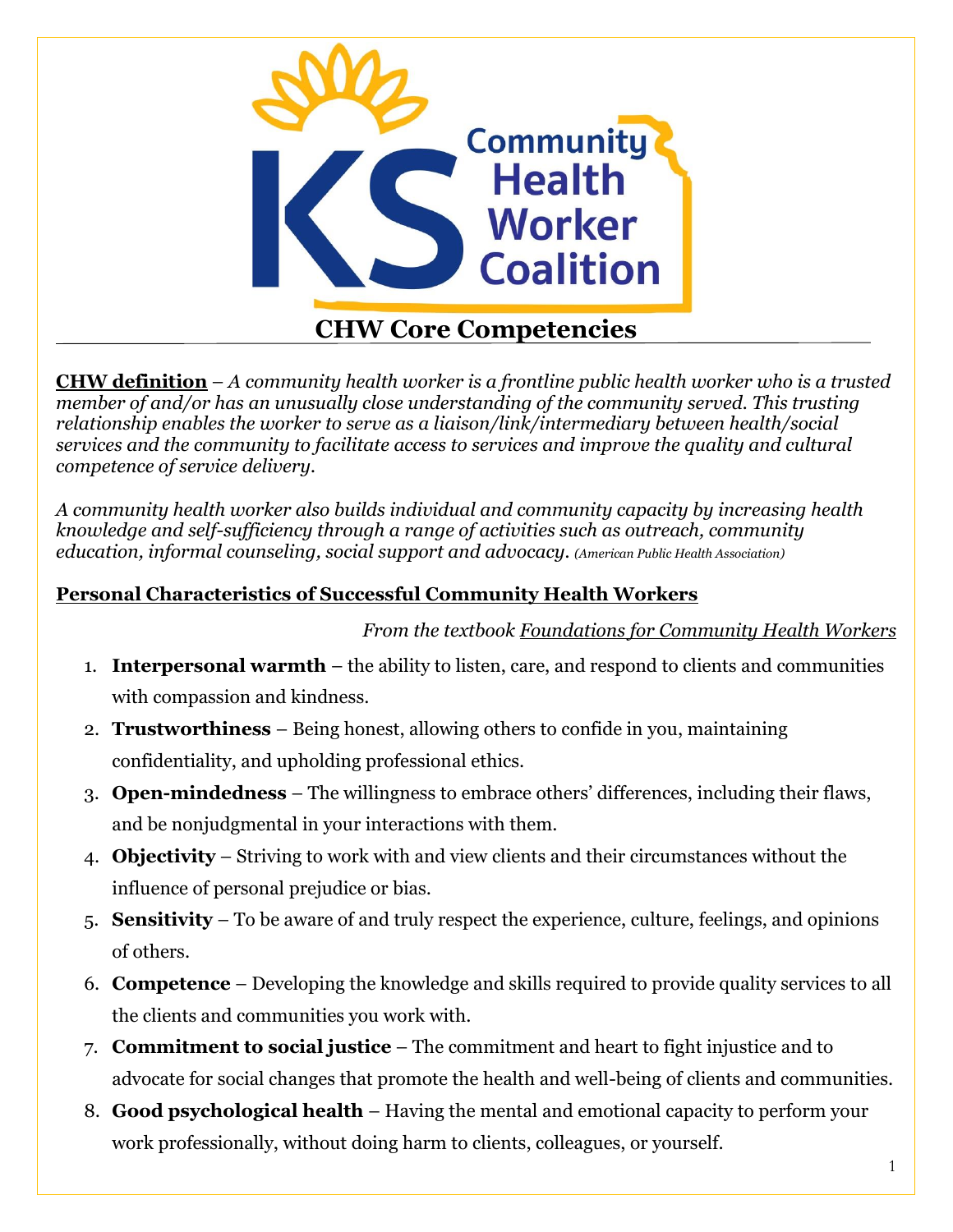- 9. **Self-awareness & understanding** Being willing and able to reflect upon and analyze your own experiences, biases, and prejudices, to ensure that they do not negatively affect your interactions with clients and colleagues.
- 10. **Lifelong learner** interested in continuous personal improvement and learning.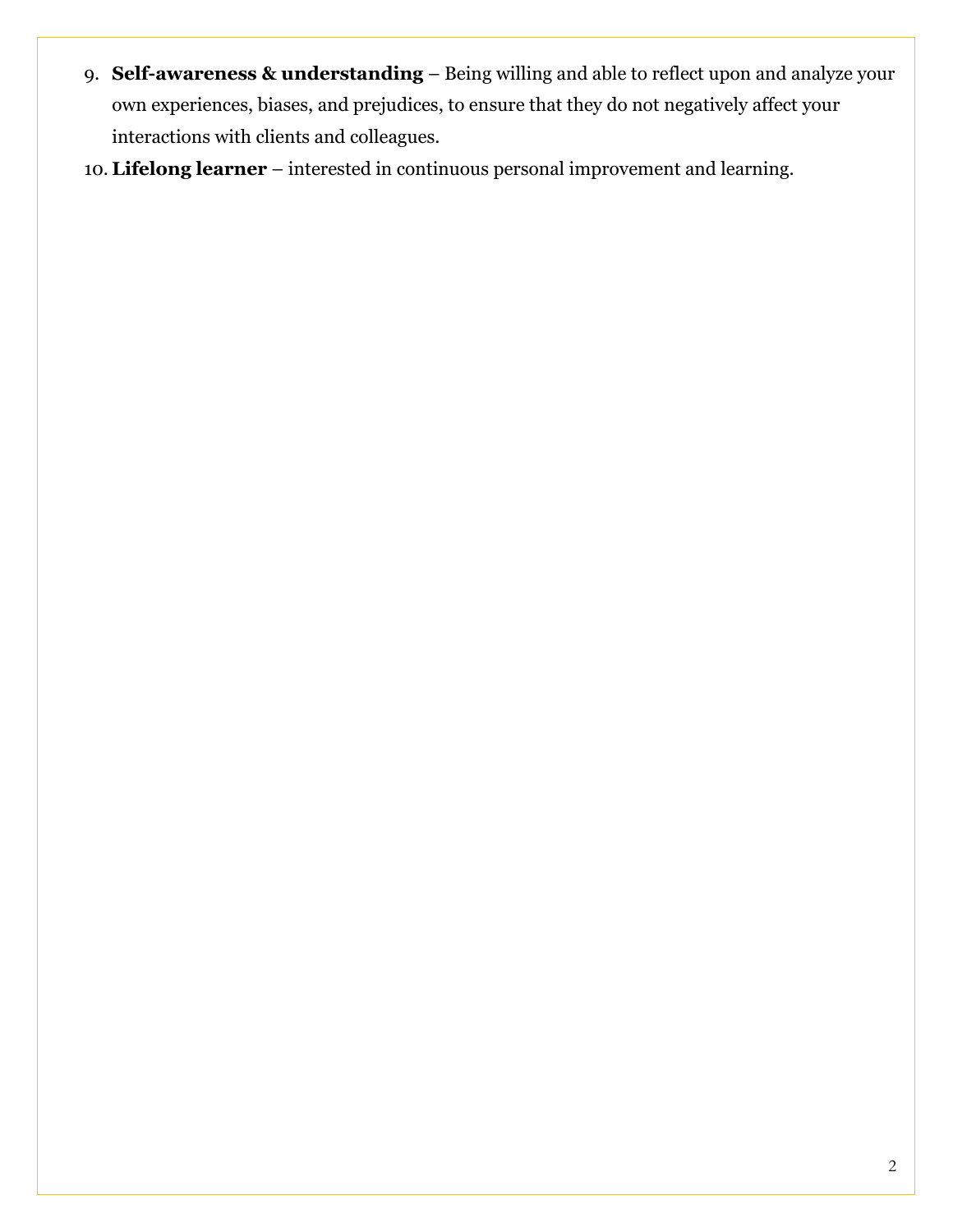# **CHW Code of Ethics**

The Community Health Worker Code of Ethics is based on and supported by the core values adopted by the American Association of Community Health Workers. The Code of Ethics outlined in this document provides a framework for Community Health Workers, supervisors, and employers of Community Health Workers to discuss ethical issues facing the profession.

Employers are encouraged to consider this Code when creating Community Health Worker programs. The responsibility of all Community Health Workers is to strive for excellence by providing quality service and the most accurate information available to individuals, families, and communities.

The Code of Ethics is based upon commonly understood principles that apply to all professionals within the health and social service fields (e.g. promotion of social justice, positive health, and dignity). The Code, however, does not address all ethical issues facing Community Health Workers and the absence of a rule does not imply that there is no ethical obligation present. As professionals, Community Health Workers are encouraged to reflect on the ethical obligations that they have to the communities that they serve and to share these reflections with others.

#### *Article 1. Responsibilities in the Delivery of Care*

Community Health Workers build trust and community capacity by improving the health and social welfare of the clients they serve. When a conflict arises among individuals, groups, agencies, or institutions, Community Health Workers should consider all issues and give priority to those that promote the wellness and quality of living for the individual/client. The following provisions promote the professional integrity of Community Health Workers.

#### **1.1 Honesty**

Community Health Workers are professionals that strive to ensure the best health outcomes for the communities they serve. They communicate the potential benefits and consequences of available services, including the programs they are employed under.

#### **1.2 Confidentiality**

Codes of Ethics for Community Health Workers Page 2 of 4

Community Health Workers respect the confidentiality, privacy, and trust of individuals, families, and communities that they serve. They understand and abide by employer policies, as well as state and federal confidentiality laws that are relevant to their work.

#### **1.3 Scope of Ability and Training**

Community Health Workers are truthful about qualifications, competencies and limitations on the services they may provide, and should not misrepresent qualifications or competencies to individuals, families, communities, or employers.

## **1.4 Quality of Care**

Community Health Workers strive to provide high quality service to individuals, families, and communities. They do this through continued education, training, and an obligation to ensure the information they provide is up to date and accurate.

#### **1.5 Referral to Appropriate Services**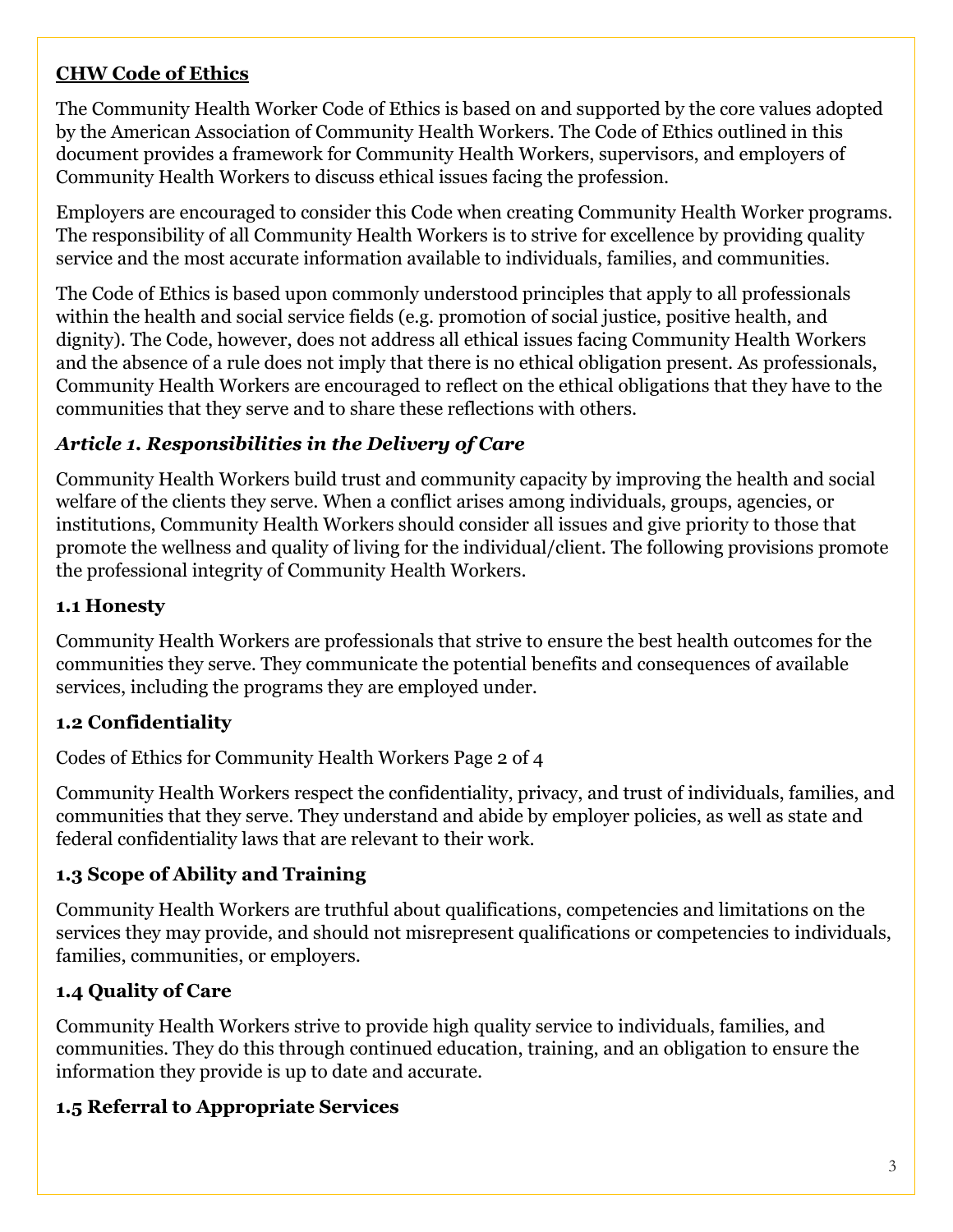Community Health Workers acknowledge when client issues are outside of their scope of practice and refer clients to the appropriate health, wellness, or social support services when necessary.

# **1.6 Legal Obligations**

Community Health Workers have an obligation to report actual or potential harm to individuals within the communities they serve to the appropriate authorities. Additionally, Community Health Workers have a responsibility to follow requirements set by states, the federal government, and/or their employing organizations. Responsibility to the larger society or specific legal obligations may supersede the loyalty owed to individual community members.

## *Article 2. Promotion of Equitable Relationships*

Community Health Workers focus their efforts on the well-being of the whole community. They value and respect the expertise and knowledge that each community member possesses. In turn,

Community Health Workers strive to create equitable partnerships with communities to address all issues of health and well-being.

## **2.1 Cultural Humility**

Community Health Workers possess expertise in the communities in which they serve.

They maintain a high degree of humility and respect for the cultural diversity within each community. As advocates for their communities, Community Health Workers have an obligation to inform employers and others when policies and procedures will offend or harm communities, or are ineffective within the communities where they work.

#### **2.2 Maintaining the Trust of the Community**

Community Health Workers are often members of their communities and their effectiveness in providing services derives from the trust placed in them by members of these communities. Community Health Workers do not act in ways that could jeopardize the trust placed in them by the communities they serve.

## **2.3 Respect for Human Rights**

Community Health Workers respect the human rights of those they serve, advance principles of selfdetermination, and promote equitable relationships with all communities.

## **2.4 Anti-Discrimination**

Community Health Workers do not discriminate against any person or group on the basis of race, ethnicity, gender, sexual orientation, age, religion, social status, disability, or immigration status.

## **2.5 Client Relationships**

Community Health Workers maintain professional relationships with clients. They establish, respect and actively maintain personal boundaries between them and their clients.

## *Article 3. Interactions with other Service Providers*

Community Health Workers maintain professional partnerships with other service providers in order to serve the community effectively.

## **3.1 Cooperation**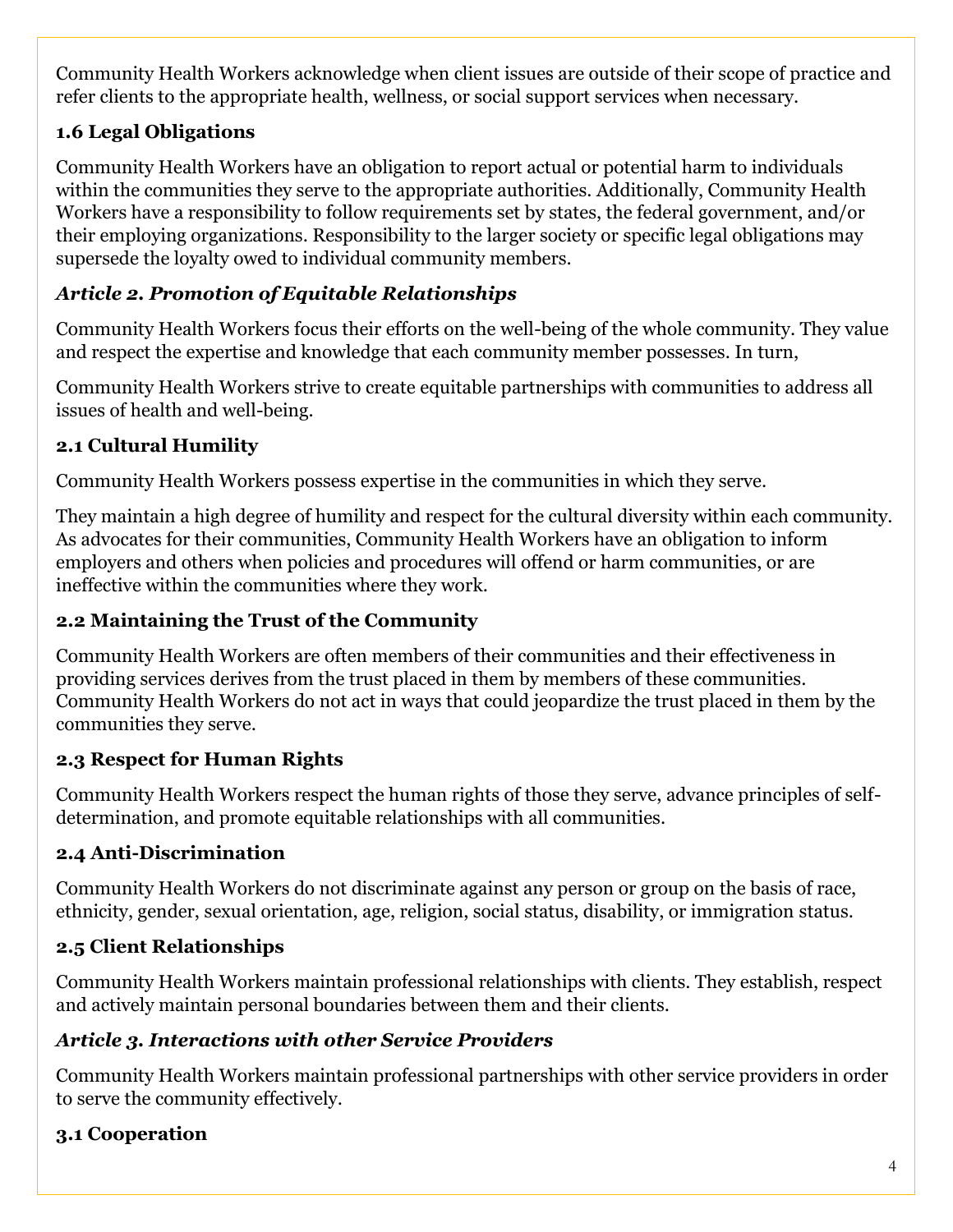Community Health Workers place the well-being of those they serve above personal disagreements and work cooperatively with any other person or organization dedicated to helping provide care to those in need.

## **3.2 Conduct**

Community Health Workers promote integrity in the delivery of health and social services. They respect the rights, dignity, and worth of all people and have an ethical obligation to report any inappropriate behavior (e.g. sexual harassment, racial discrimination, etc.) to the proper authority.

## **3.3 Self-Presentation**

Community Health Workers are truthful and forthright in presenting their background and training to other service providers.

# *Article 4. Professional Rights and Responsibilities*

The Community Health Worker profession is dedicated to excellence in the practice of promoting well-being in communities. Guided by common values, Community Health Workers have the responsibility to uphold the principles and integrity of the profession as they assist families to make decisions impacting their well-being. Community Health Workers embrace individual, family, and community strengths and build upon them to increase community capacity.

## **4.1 Continuing Education**

Community Health Workers should remain up-to-date on any developments that substantially affect their ability to competently render services. Community Health Workers strive to expand their professional knowledge base and competencies through education and participation in professional organizations.

## **4.2 Advocacy for Change in Law and Policy**

Community Health Workers are advocates for change and work on impacting policies that promote social justice and hold systems accountable for being responsive to communities. Policies that advance public health and well-being enable Community Health Workers to provide better care for the communities they serve.

## **4.3 Enhancing Community Capacity**

Community Health Workers help individuals and communities move toward self-sufficiency in order to promote the creation of opportunities and resources that support their autonomy.

## **4.4 Wellness and Safety**

Community Health Workers are sensitive to their own personal well-being (physical, mental, and spiritual health) and strive to maintain a safe environment for themselves and the communities they serve.

## **4.5 Loyalty to the Profession**

Community Health Workers are loyal to the profession and aim to advance the efforts of other Community Health Workers worldwide.

## **4.6 Advocacy for the Profession**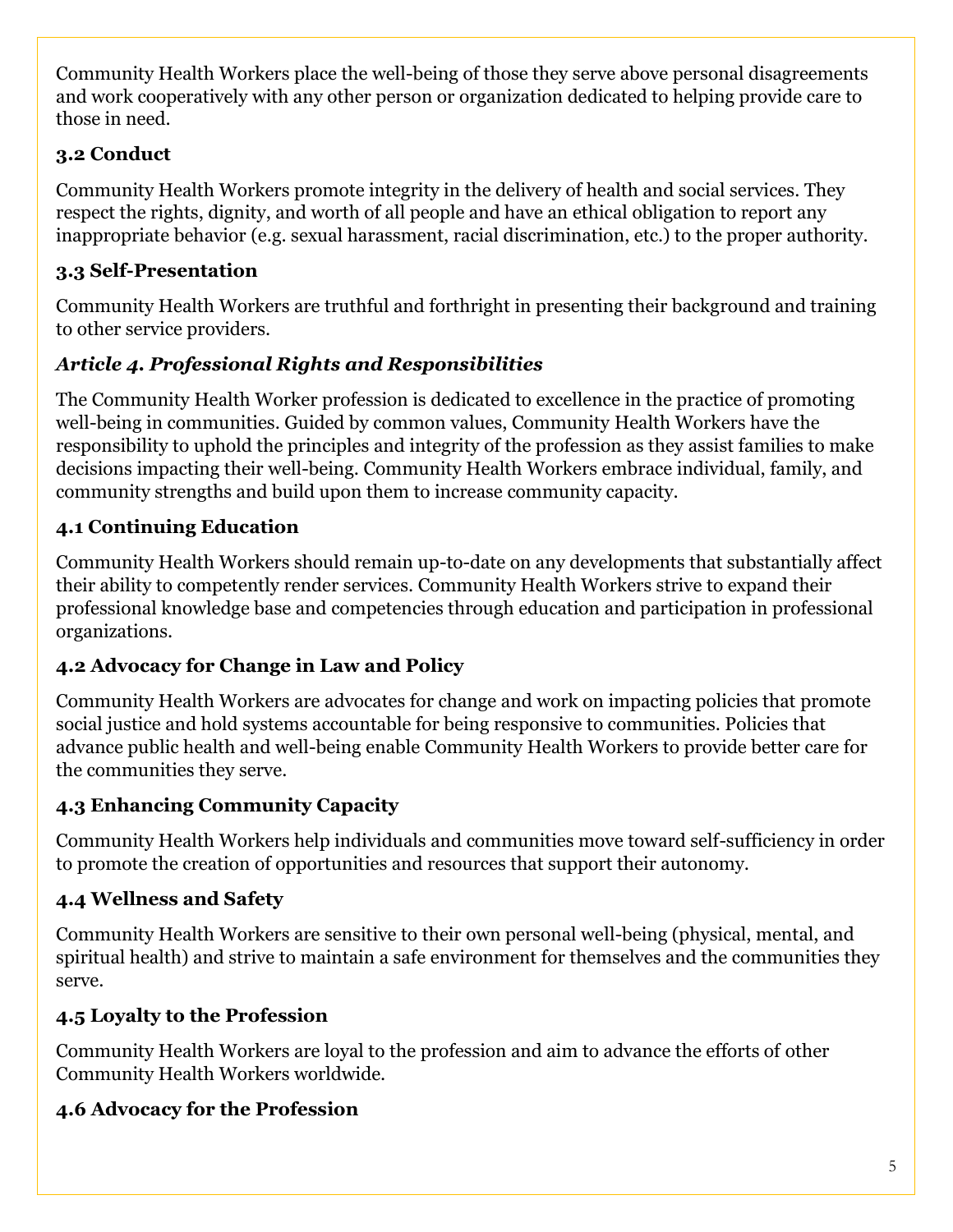Community Health Workers are advocates for the profession. They are members, leaders, and active participants in local, state, and national professional organizations.

# **4.7 Recognition of Others**

Community Health Workers give recognition to others for their professional contributions and achievements.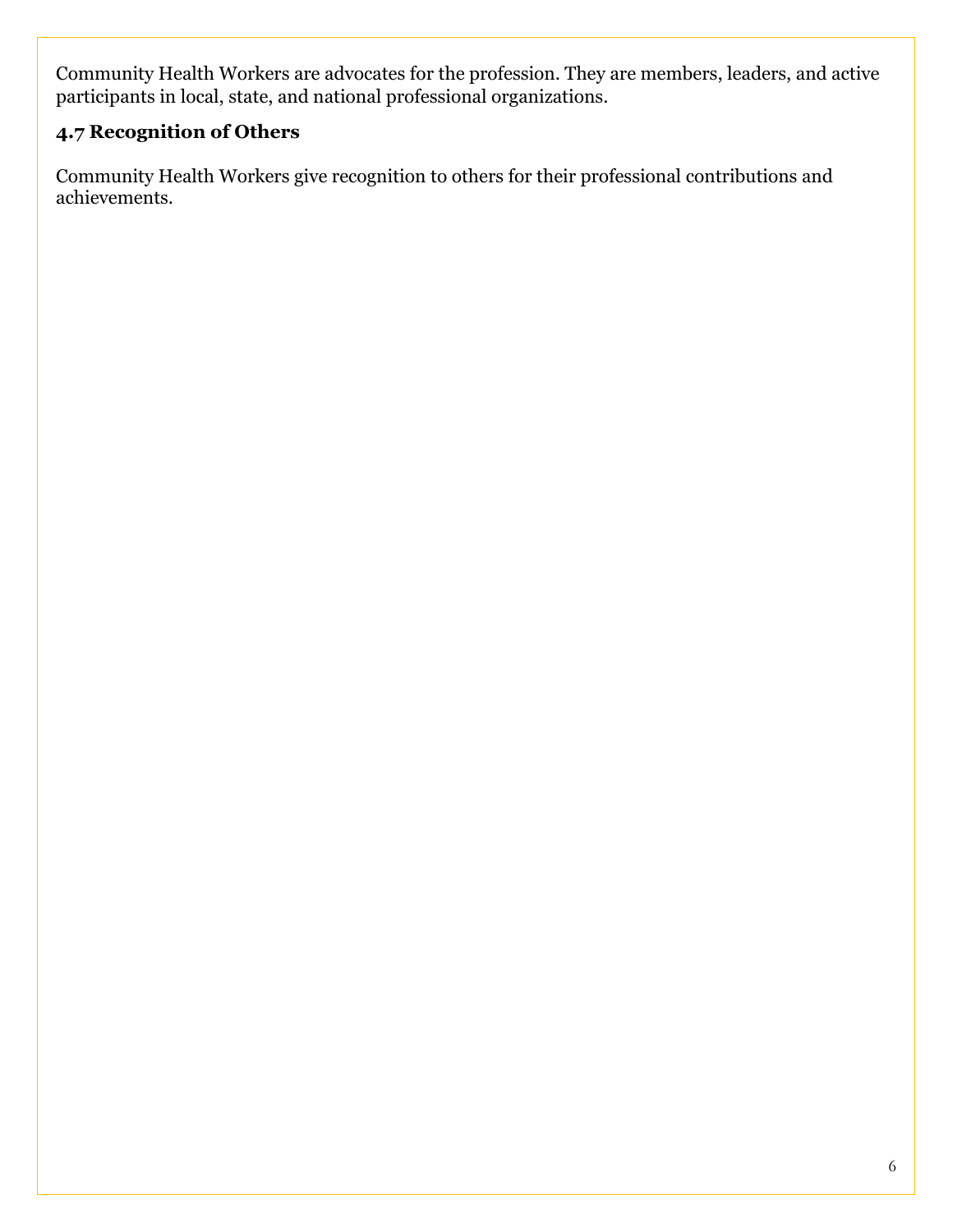# **CHW Core Competencies**

Community Health Workers are liaisons aware of resources in the communities they serve. They play a vital role in improving Kansan's health by providing a connection between health systems and community resources, as well as education on how to reduce behavioral health risk factors.

#### **1. Professionalism and Conduct**

Professional skills for CHWs include how to handle ethical challenges facing the individual and communities they serve. Individual confidentiality and privacy rights must be protected in the context of employer and legal reporting requirements. Care for individuals must be balanced with care for self through the knowledge of professional boundaries. CHWs must be able to act decisively in complex circumstances but also to take full advantage of supervisor support and professional collaboration. They must observe organizational rules and applicable laws and regulations governing public and private resources while exercising creativity in helping community members meet their individual and family needs.

Competency includes the ability to:

- Practice in compliance with the *Kansas Code of Ethics for Community Health Workers.*
- Observe the scope and boundaries of the CHW role in the context of the organizational team and organizational policy.
- Respect individual rights under the Health Insurance Portability and Accountability Act (HIPAA) and applicable organizational rules.
- Understand issues related to abuse, neglect, and criminal activity that may be reportable under law and regulation according to organizational policy.
- Maintain appropriate boundaries that balance professional and personal relationships, recognizing dual roles as both CHW and community member.
- Seek assistance from supervisors as necessary to address challenges related to work responsibilities.
- Establish priorities and organize one's time, resources, and activities to achieve them.
- Utilize and advocate as necessary for supervision, training, continuing education, networking, and other resources for professional development and lifelong learning for self and colleagues.
- Conduct outreach with attention to possible safety risks for self, individuals, and colleagues.
- Use a range of outreach methods to engage individuals and groups in diverse settings.
- List personal safety strategies.
- Create a personal safety plan.
- Identify and utilize coping strategies for managing stress and staying healthy.
- Explain principles of a helping relationship.

#### **2. Self-awareness**

CHWs understand that it is necessary to be aware of one's own emotional and behavioral responses to individuals and community members and to manage personal feelings productively in order to maintain effectiveness.

Competency includes the ability to:

- Explain how one's own culture and life experience influence one's work with individuals, community members, and professional colleagues from diverse backgrounds.
- Recognize and assess how one's personal values, beliefs, and emotional responses to situations influences how one acts and how one is perceived.
- Recognize and assess awareness of one's personal values, beliefs, and emotional responses and uses this information to guide one's thinking and actions in a favorable manner.

## **3. Service Coordination and System Navigation**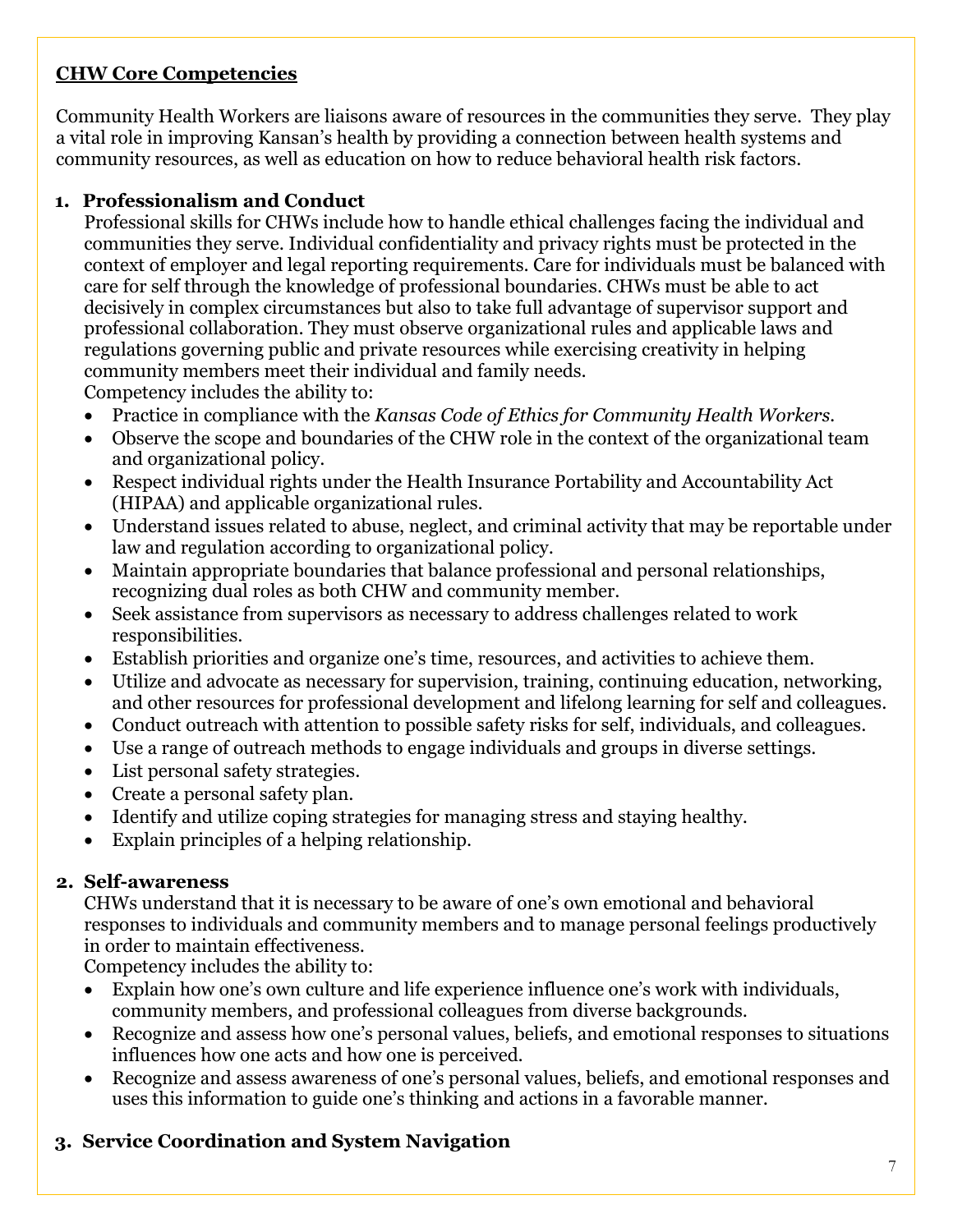Coordination of care and system navigation for individuals and families means that CHWs assist licensed health care providers in the coordination of care, help people understand and use the services of health providers and other service organizations. They also help address practical problems that may interfere with people's abilities to follow provider instructions and advice. CHWs help bridge cultural, linguistic, knowledge and literacy differences among individuals, families, communities and providers. They help improve communications involving community members and organizational or institutional professionals. CHWs understand and share information about available resources, and support planning and evaluation to improve health services.

Competency includes the ability to:

- Obtain, document and share up-to-date eligibility requirements and other information about health insurance, public health programs, social services, and additional resources to protect and promote health.
- Work collaboratively as part of a care team.
- Assist in developing and implementing care plans, in cooperation with individuals and professional colleagues. (Care plans should be based on needs and resource assessments. Plans should describe how each party involved will help meet the goals and priorities defined in collaboration with clients.)
- Provide care coordination, which may include but not be limited to facilitating care transitions, supporting the completion of referrals, and providing or confirming appropriate follow-up.
- Provide support for individuals to use provider instructions or advice, and convey individual challenges to providers.
- Provide support for people to understand and use organizational and institutional services.
- Make referrals and connections to community resources to help individuals and families meet basic social needs.
- Build individuals' ability to participate in making decisions about their care.
- Inform care providers, to the extent authorized, about challenges that limit the ability of individuals to follow care plans and navigate the health care system, including barriers outlined in the Americans with Disabilities Act.
- Identify, document and share appropriate information, referrals, and other resources to help individuals, families, groups, and organizations meet their needs.

#### **4. Education to Promote Healthy Behavior Change**

Education for healthy behavior change means providing people with information, tools, and encouragement to help them improve their health and stay healthy over time. CHWs respect people's experience and their abilities to learn, take advantage of resources, and set priorities for changing their own behavior. CHWs work with individuals, family and community members, and providers to address issues that may limit opportunities for healthy behavior. The CHW acts as educator and coach, using a variety of techniques to motivate and support behavior change to improve health. As new modules are developed and new information is released, CHWs stay up to date on current resources.

Competency includes the ability to:

- Apply and document information from individual and community assessments to health education strategies.
- Develop health improvement plans in cooperation with individuals and professional colleagues that recognize and build upon individual goals, strengths, and current abilities to work on achieving their goals.
- Apply multiple techniques for helping people understand and feel empowered to address health risks for themselves, their family members, or their communities. (Examples may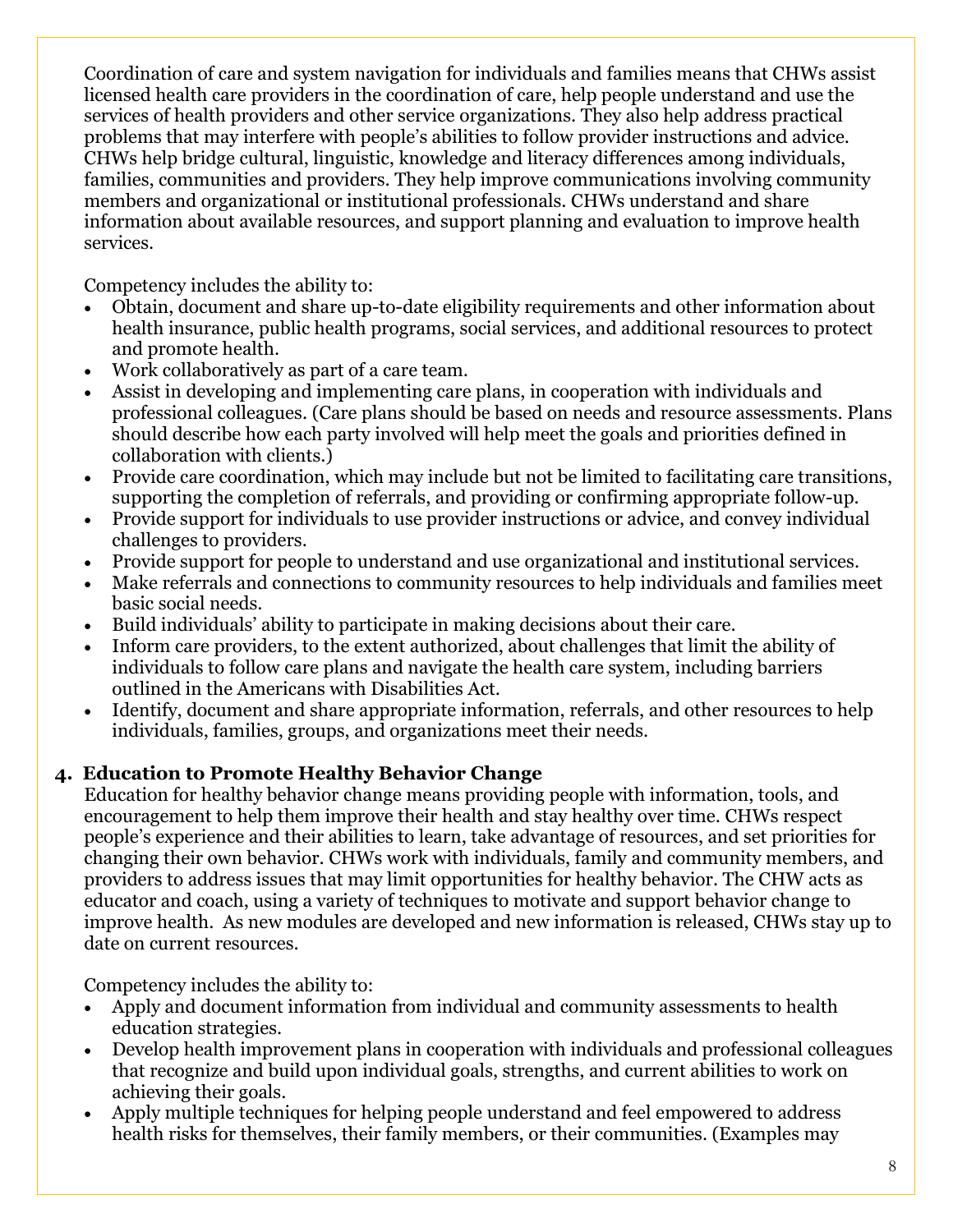include informal counseling, motivational interviewing, active listening, harm reduction, community-based participatory research, group work, policy change, and other strategies.)

- Coordinate education and behavior change activities with the care that is provided by professional colleagues and team members.
- Provide on-going support and follow-up as necessary to support healthy behavior change.
- Ensure continuity of care with health care team regarding educational needs of the individual.

#### **5. Advocacy**

Advocacy is working with or on behalf of people to exercise their rights and gain access to resources. Advocacy involves supporting individuals and the community by bringing awareness to issues impacting health. Advocacy and capacity building go hand-in-hand and can help create conditions and build relationships that lead to better health.

Competency includes the ability to:

- Advocate on behalf of individuals and communities, as appropriate, to assist people to obtain needed care or resources in a reasonable and timely fashion.
- Build and maintain networks, and collaborate with appropriate community partners in capacity building activities.
- Promote client services, care, education, and advocacy.
- Advocate for individual self-determination and dignity.

#### **6. Individual and Community Capacity Building**

Capacity building is helping people develop the confidence and ability to assume increasing control over decisions and resources that affect their health and well-being. Community capacity building involves promoting individual and collective empowerment through education, skill development, networking, organizing, and strategic partnerships. Capacity building requires planning, cooperation, and commitment, and it may involve working to change public awareness, organizational rules, institutional practices, or public policy.

Competency includes the ability to:

- Encourage individuals to identify and prioritize their personal, family, and community needs.
- Encourage individuals to identify and use available resources to meet their needs and goals.
- Provide information and support for people to advocate for themselves over time and to participate in the provision of improved services.
- Apply principles and skills needed for identifying and developing community leadership.
- Build and maintain networks, and collaborate with appropriate community partners in capacity building activities.
- Use a variety of strategies, such as role-modeling, to support individuals in meeting objectives, depending on challenges and changing conditions.
- Establish and maintain cooperative relationships with community-based organizations and other resources.

#### **7. Effective Communications Strategies**

Effective and purposeful communication is listening carefully and communicating respectfully in ways that are meaningful to the individual. Effective communication includes a mix of listening, speaking, gathering and sharing information, resolving conflict and checking for understanding. CHWs are open about their roles, responsibilities, and limits. CHWs protect individual privacy and confidentiality. They convey knowledge accurately, clearly, and in culturally aware and responsive ways, and, if necessary collaboratively with an interpreter. They are able to use language and behavior that is responsive to the diversity of cultures they encounter in their work. CHWs are able to check for client understanding of information presented.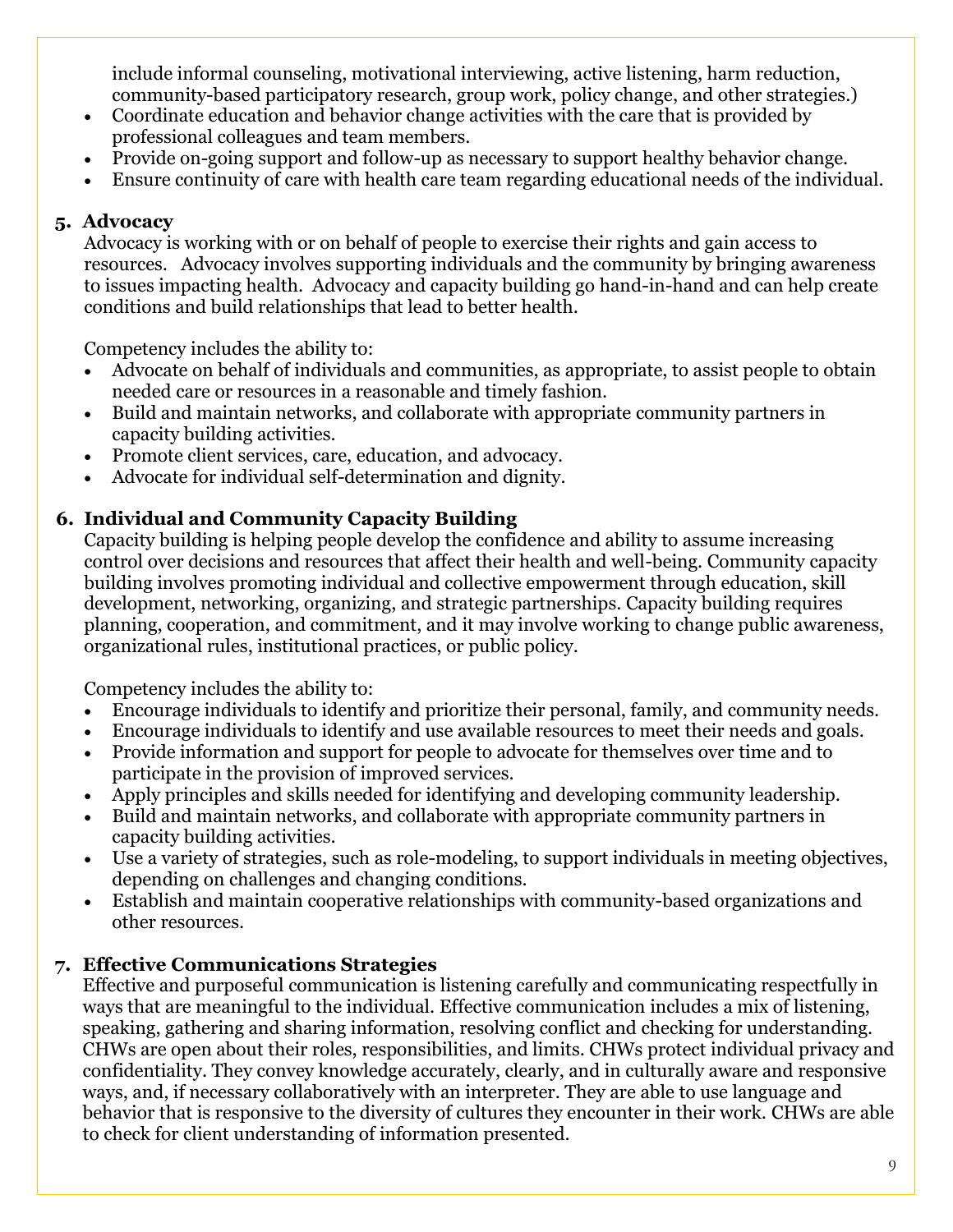Competency includes the ability to:

- Be respectful and culturally aware during interactions with individuals.
- Practice active listening and teach back techniques to confirm mutual understanding, continually working to improve communication and revisit past topics as trust develops with individuals.
- Pay attention to non-verbal behavior.
- Ask neutral, open-ended questions
- Use language that conveys caring and is non-judgmental.
- Explain terms or concepts whose meanings may not be obvious to individuals, community members, or professional colleagues.
- Clarify mutual rights and obligations, as necessary, such as individual confidentiality or CHW reporting responsibilities.
- Use verbal, written and visual materials to convey information clearly and accurately.
- Address conflicts that may arise in a professional and safe manner.
- Communicate with providers and service organizations to help them understand community and individual conditions, culture, and behavior to improve the effectiveness of services they provide.
- Facilitate constructive discussion in informal and group settings with individuals and their families.

#### **8. Cultural Responsiveness**

Culture is defined here as beliefs, values, customs, and social behavior shared by a group of people with common identity. CHWs act as cultural mediators. CHWs improve services and reduce disparities. Identity may be based on race, ethnicity, language, religion, sex, gender identity, sexual orientation, disability, health condition, education, income, place, profession, history, or other factors. Culture also includes organizational cultures, which are reflected in how organizations deliver services. The CHWs encourage and help enable individuals to participate in decisions that affect their lives, families, and communities.

Competency includes the ability to:

- Recognize different aspects of community and culture and how these can influence peoples' health beliefs and behavior.
- Recognize ways the organizational culture within provider agencies and institutions can affect access, quality, and individual experience with services.
- Employ techniques for interacting sensitively and effectively with people from cultures or communities that differ from one's own.
- Support the development of authentic, effective partnerships between individuals and providers by helping each to better understand the other's perspectives.
- Implement accommodations to address communication needs accurately and sensitively with people whose language(s) one cannot understand.
- Advocate for and promote the use of culturally and linguistically appropriate services and resources within organizations and with diverse colleagues and community partners.
- Initiate and sustain trusting relationships with individuals, families, and social networks.

#### **9. Documentation and Reporting**

CHWs help promote coordinated and effective services by documenting their work activities, including writing summaries of individual and community assessments accurately. They often present information to organizational colleagues or community partners about the individuals and issues they face while respecting peoples' privacy. CHWs need to be able to accurately document information.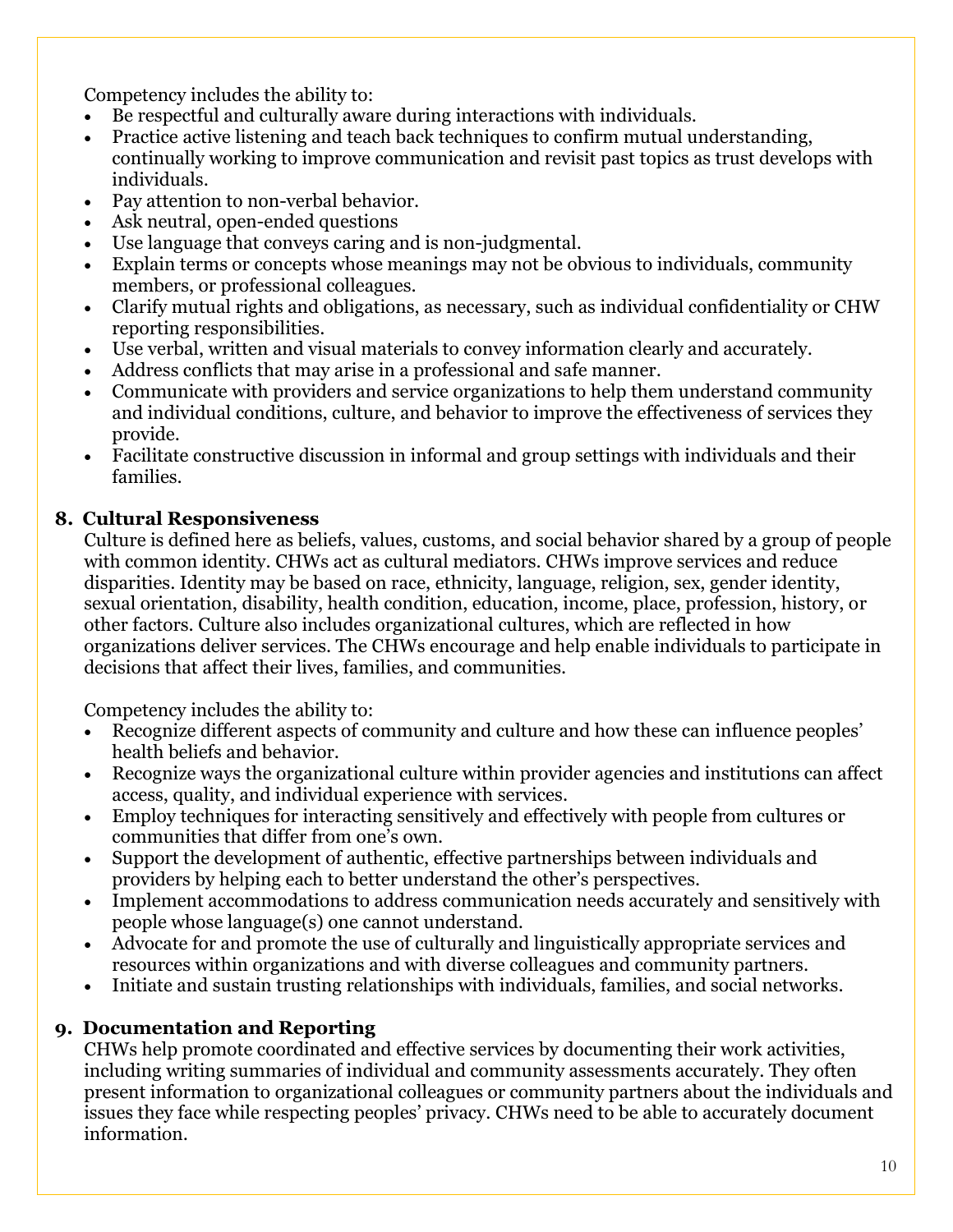Competency includes the ability to:

- Reflect, organize and write in a way that communicates effectively with individuals, other community members, supervisors, and other professional colleagues.
- Comply with reporting, record keeping, and documentation requirements in one's work.
- Use appropriate technology, such as computers, for work-based communication, according to employer requirements.
- Recognize the importance of timely and accurate documentation to program evaluation, sustainability and to help individuals achieve their goals.

#### **10. Use of Public Health/Community Health Concepts and Approaches**

Public health/community health is an evidence-based discipline that focuses on protecting and promoting population health, preventing illness and injury, eliminating health inequities, and working to improve the health of vulnerable communities and populations. The knowledge base for CHW practice is strongly influenced by the field of public health/community health. CHWs, like other public health professionals, understand that individual health is shaped by family, community, and wider "social determinants of health." CHWs often use their knowledge of the larger contexts of individuals' lives to provide support for them to overcome barriers or improve conditions that affect their health.

Competency includes the ability to:

- Use data and evidence-based practices in efforts to support individuals and communities in reaching their goals.
- Gather and share information about specific health topics most relevant to the individual and communities being served.
- Communicate how plans for supporting individuals, families and communities relate to wider social factors that influence health.
- Identify health disparities related to social justice issues.
- Promote efforts to *prevent* injury and disease, including those that require policy changes, and support effective use of the health care system.
- Promote health equity and efforts to reduce health disparities through engagement with others.
- Engage in systematic problem solving including assessment, information gathering, goal setting, planning, implementation, evaluation, documentation and revision of plans and methods, as necessary — to achieve shared objectives.

#### **11. Individual Assessment**

Assessment is an ongoing process that, when combined with regular evaluation of progress, helps assure effective, individual and community-centered care. They also gain insights about needed resources and changes and share their understanding with appropriate parties in order to help achieve desired outcomes. Individual Assessment is the gathering of information from direct communication with individuals to understand, identify and address the individual's goals for optimal health. The CHWs facilitate health improvement planning with individuals and consult with the health care team to agree upon the plan, as appropriate.

Competency includes the ability to:

- Gather and combine information from different sources to better understand individuals, their families and their communities.
- Assess barriers to accessing health care and other services.
- Help people to identify their goals, barriers to change, and supports for change, including personal strengths and problem-solving abilities.